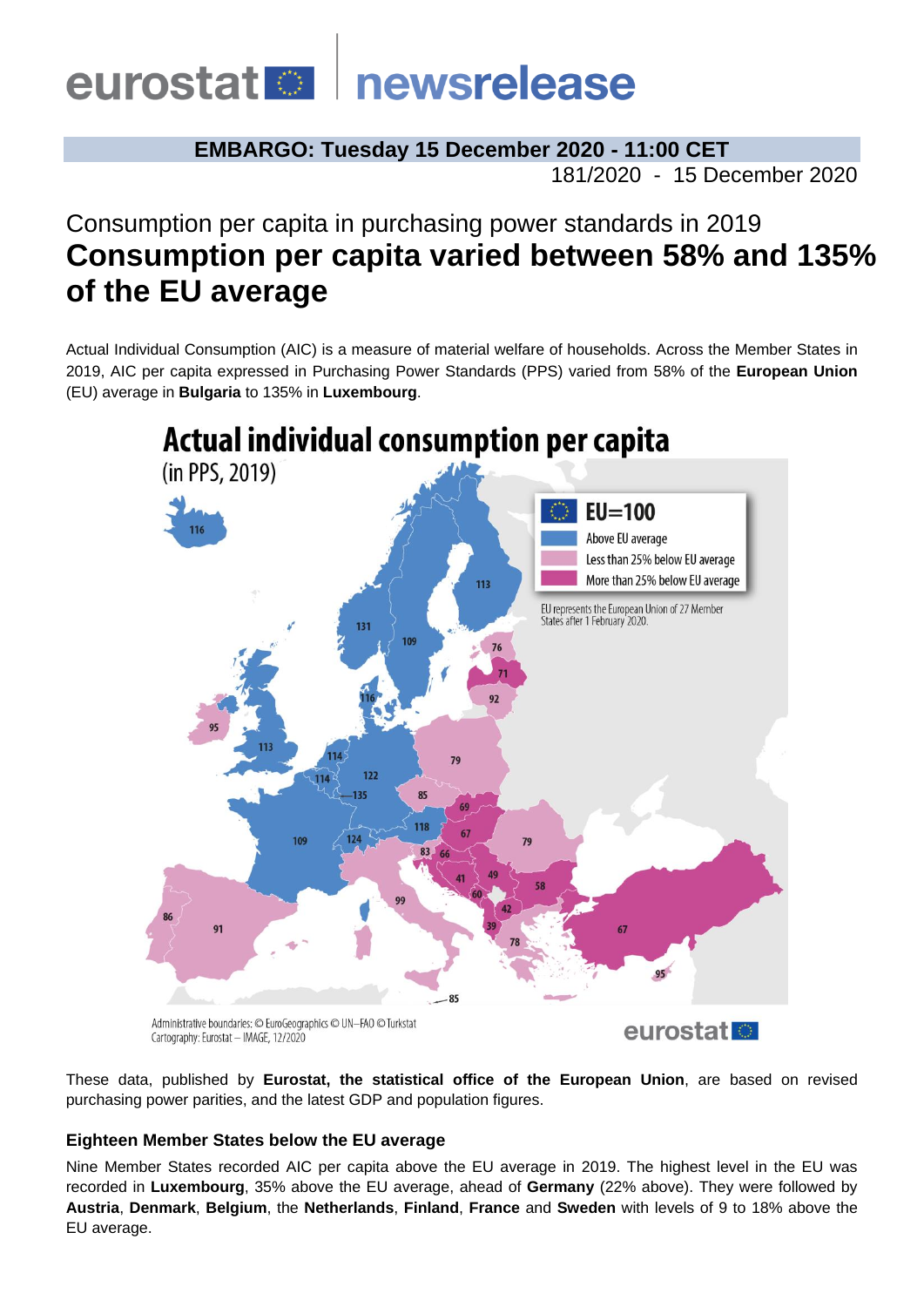AIC per capita for thirteen Member States lay between the EU average and 25% below. In **Italy**, **Ireland**, **Cyprus**, **Lithuania** and **Spain** the levels were 10% or less below the EU average, while **Portugal**, **Czechia**, **Malta** and **Slovenia** were between 10% and 20% below. **Poland, Romania**, **Greece** and **Estonia** were between 20% and 25% below the average. Five Member States recorded AIC per capita more than 25% below the EU average. **Latvia**, **Slovakia**, **Hungary** and **Croatia** between 25% and 35% below, while **Bulgaria** had AIC per capita 42% below the EU average.

Over the last three years, AIC per capita relative to the EU average remained relatively stable in a majority of Member States. However, a clear increase was registered in **Romania** (79% of the EU average in 2019 compared with 70% in 2017), followed by **Lithuania** (92% vs. 89%), **Portugal** (86% vs. 83%), **Malta** (85% vs. 82%), **Slovenia** (83% vs 80%) and **Bulgaria** (58% vs. 55%). In contrast, the most noticeable decrease was recorded in **Sweden** (109% in 2019 vs. 113% in 2017), ahead of **Germany** (122% vs. 124%), **Austria** (118% vs. 120%) and **Spain** (91% vs. 93%).

#### **GDP per capita ranged from 53% of EU average in Bulgaria to 260% in Luxembourg**

Gross Domestic Product (GDP) per capita, a measure of economic activity, also shows substantial differences between the EU Member States.

In 2019, GDP per capita expressed in PPS ranged between 53% of the EU average in **Bulgaria** and 260% in **Luxembourg**. Ten Member States recorded a level of GDP per capita above the EU average in 2019.

#### **Geographical information**

**European Union** (EU27): Belgium, Bulgaria, Czechia, Denmark, Germany, Estonia, Ireland, Greece, Spain, France, Croatia, Italy, Cyprus, Latvia, Lithuania, Luxembourg, Hungary, Malta, the Netherlands, Austria, Poland, Portugal, Romania, Slovenia, Slovakia, Finland and Sweden.

The United Kingdom left the European Union on 31 January 2020. Information on dissemination of European statistics from 1 February 2020 is published on th[e Eurostat website.](https://ec.europa.eu/eurostat/help/faq/brexit)

**Euro area**: Belgium, Germany, Estonia, Ireland, Greece, Spain, France, Italy, Cyprus, Latvia, Lithuania, Luxembourg, Malta, the Netherlands, Austria, Portugal, Slovenia, Slovakia and Finland.

#### **Methods and definitions**

Data presented in this News Release are produced by the Eurostat-OECD purchasing power parities program. The full methodology used is described in th[e Eurostat-OECD Methodological manual on purchasing power parities](https://ec.europa.eu/eurostat/product?code=KS-RA-12-023&language=en).

**Actual Individual Consumption** consists of goods and services actually consumed by individuals, irrespective of whether these goods and services are purchased and paid for by households, by government, or by non-profit organisations. In international volume comparisons of consumption, AIC is often seen as the preferable measure, since it is not influenced by the fact that the organisation of certain important services consumed by households, like health and education services, differs a lot across countries.

The **Purchasing Power Standard** (PPS) is an artificial currency unit that eliminates price level differences between countries. Thus one PPS buys the same volume of goods and services in all countries. This unit allows meaningful volume comparisons of economic indicators across countries. Aggregates expressed in PPS are derived by dividing aggregates in current prices and national currency by the respective Purchasing Power Parity (PPP). The level of uncertainty associated with the basic price and national accounts data, and the methods used for compiling PPPs imply that differences between countries that have indices within a close range should not be over-interpreted.

#### **Country note:**

**Luxembourg:** The high GDP per capita in Luxembourg is partly due to the country's large share of cross-border workers in total employment. While contributing to GDP, these workers are not taken into consideration as part of the resident population which is used to calculate GDP per capita.

#### **Revisions and timetable**

The regular publication schedule of PPPs includes four estimates for a particular year. The first estimate for 2019 was published in News Release [98/2020](https://ec.europa.eu/eurostat/documents/2995521/11005802/2-18062020-AP-EN.pdf/2469350f-ca14-6809-9a72-a4814893dcf2) of 18 June 2020. The present News Release corresponds to the second estimate. The 2019 figures will be revised again in December 2021 and finalised in 2022.

#### **For more information**

Eurosta[t Statistics Explained article](https://ec.europa.eu/eurostat/statistics-explained/index.php/GDP_per_capita,_consumption_per_capita_and_price_level_indices) on GDP per capita, consumption per capita and price level indices Eurosta[t website section](https://ec.europa.eu/eurostat/web/purchasing-power-parities/overview) dedicated to purchasing power parities Eurosta[t database](https://ec.europa.eu/eurostat/web/purchasing-power-parities/data/database) on purchasing power parities Eurosta[t metadata](https://ec.europa.eu/eurostat/cache/metadata/en/prc_ppp_esms.htm) on purchasing power parities European Statistics Code [of Practice](https://ec.europa.eu/eurostat/web/products-catalogues/-/KS-02-18-142)

> **Eurostat Press Office** Romina BRONDINO Tel: +352-4301-33 408 [eurostat-pressoffice@ec.europa.eu](mailto:eurostat-pressoffice@ec.europa.eu)

**Production of data** Marianca GASIC Tel: +352 4301-37 531 [marjanca.gasic@ec.europa.eu](mailto:marjanca.gasic@ec.europa.eu)

**Media requests**: [eurostat-mediasupport@ec.europa.eu](mailto:eurostat-mediasupport@ec.europa.eu) / Tel: +352-4301-33 408

[@EU\\_Eurostat](https://twitter.com/EU_Eurostat) [@EurostatStatistics](https://www.facebook.com/EurostatStatistics) [@EU\\_Eurostat](https://www.instagram.com/eu_eurostat/) [ec.europa.eu/eurostat/](https://ec.europa.eu/eurostat/web/main)

ec.europa.eu/eurostat